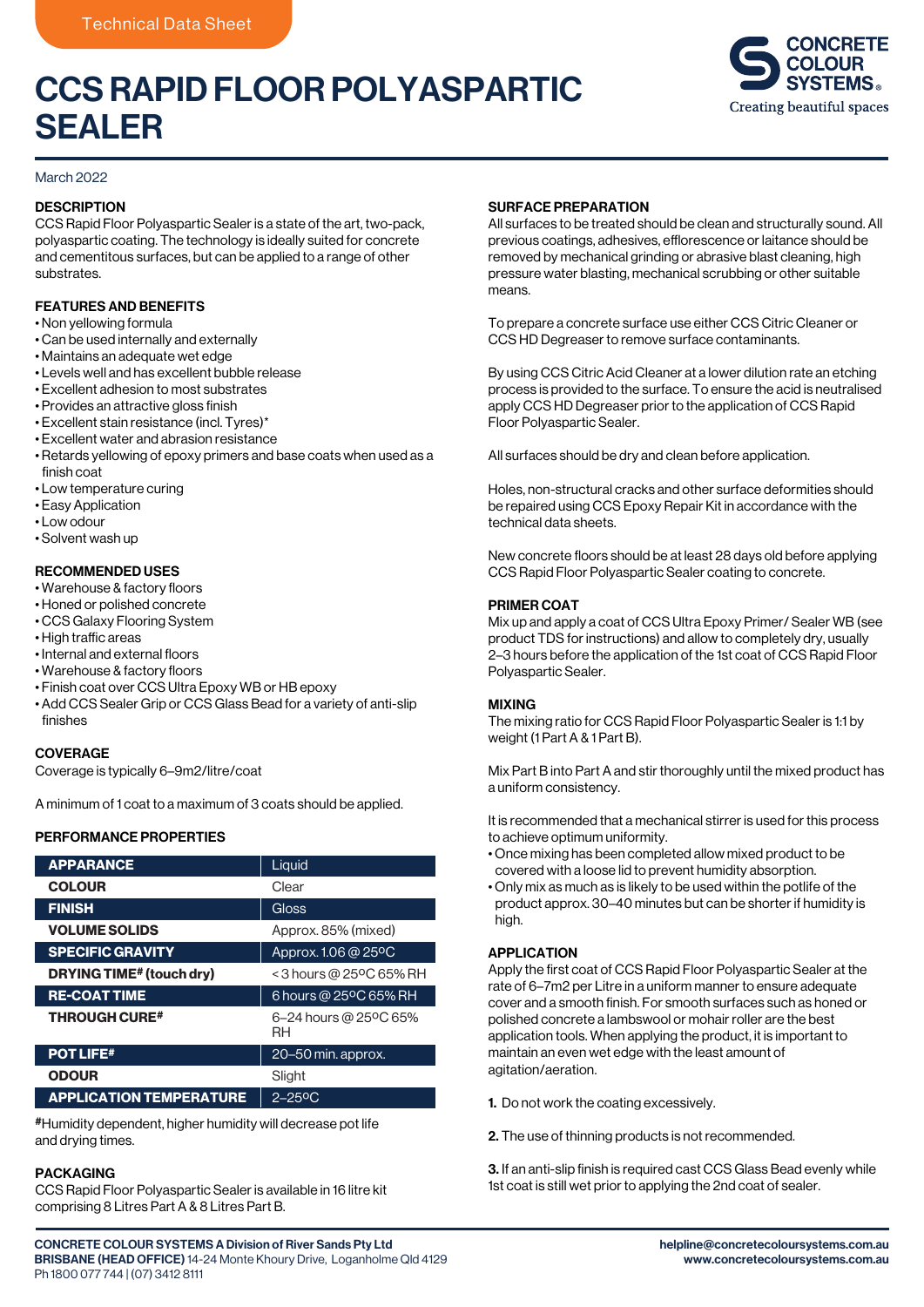# CCS RAPID FLOOR POLYASPARTIC SEALER



### March 2022

4. Allow first coat to dry for 5–6 hours before removing excess CCS Glass Bead or before applying the next coat.

5. High Humidity can severely reduce the potlife as well as the drying and curing of the product.

6. Next coat should be applied within 6–18 hours after the previous coat. If applying after 18 hours the previous coat should be abraded.

Apply the second coat of CCS Rapid Floor Polyaspartic Sealer at right angles to the first coat and at the rate of 7–9m2 per litre.

For commercial and other high traffic areas a third coat might be required.

Allow the surface to cure for at least 4–6 hours before subjecting it to pedestrians and 24 hours for light vehicular traffic. These times are subject to climatic conditions. Allow five days before subjecting the surface to chemical attack or severe abrasion.

Note: The potlife of CCS Rapid Floor Polyaspartic Sealer is approximately 30–40 minutes.

Discard any leftover mixed material after this time. Do not re-seal mixed product as pressure build up may occur. Ensure adequate air movement is available when applying the product.

## PRECAUTIONS

CCS Rapid Floor Polyaspartic Sealer should not be applied to surfaces subject to hydro static pressure or rising dampness. Prior to using CCS Rapid Floor Polyaspartic Sealer CCS Coatings should be consulted if the following conditions exist:

- The concrete substrate is in poor condition
- The surface is subjected to unusually cold conditions (i.e. below 20°C)
- The surface is above ambient temperatures whilst in service (e.g. floors subjected to hot or boiling water)
- The floor is subjected to severe chemical attack.

## CLEAN UP

Clean all equipment immediately with CCS Armourthane Solvent (DW1 95). Cured material can be removed using mechanical means.

#### **STORAGE**

CCS Rapid Floor Polyaspartic Sealer should be stored between 10ºC and 30ºC in a cool in a well ventilated location. Tightly seal partly used containers when not in use, as left over product that is subjected to air contamination will reduce its lifespan.

## APPROPRIATE SURFACE TEXTURE

As a general statement, the application of a coating to concrete will reduce the existing slip resistance of that surface. Consequently, care must be taken before sealing concrete to ensure that the surface texture has sufficient profile to provide adequate traction.

CCS Glass Beads can be added to aid traction. CCS Glass Beads should be applied during the application of the first coat by casting it onto the surface in a uniform manner. A second coat of CCS Rapid Floor Polyaspartic Sealer should then be applied over the glass beads.

#### Tyre Resistance

Note: If there is friction between the tyre and the floor surface, a black mark sometimes appears.

This is a residue of carbon black which is a filler in rubber tyres that has been deposited onto the floor surface and is the result of a mechanical action and deposition.

However, yellow to brown stains can occur after certain types of tyre have been in direct contact with a light coloured floor coating over a period of time.

This stain is due to the presence of one or more additives used in the manufacture of certain tyres. The tendency and extent of the tyre to stain will depend on both the type of tyre and the type of floor coating.

CCS Rapid Floor Polyaspartic Sealer has proven over field service life to display good tyre stain resistance properties to the majority of tyre brands. However, due to potential choices of sub-coatings and extremes in weather and drying conditions during the curing of the floor coating, it is recommended not to leave car tyres directly in contact with the floor for a minimum 7 days after application and then no longer than overnight for another two weeks.

If a vehicle is to be left in contact with the floor for extended periods of time (i.e. greater than 4 weeks), place a mat or other material (not made of rubber) on the floor area where the tyre is most likely to rest to prevent the tyre from making contact with the floor coating.

### **SAFETY**

We recommend that all personnel wear the relevant protective equipment. (Please refer to the MSDS for more information).

#### FIRE

CCS Rapid Floor Polyaspartic Sealer is a combustible liquid. Contact with strong oxidisers may cause fire. Sensitive to static discharge. DO NOT smoke near work area or product.

## USER RESPONSIBILITY-PRODUCT SELECTION AND **COMPATIBILITY**

CCS warrant that their manufactured product is free from defects as well as being suitable for the purpose for which it is intended as long as it has been used and applied in accordance with the most current Technical Data Sheet from CCS.

In practice, differences in materials, substrates and actual site conditions require an assessment of product suitability for the intended purpose.

The user is responsible for checking the suitability of products for their intended purpose.